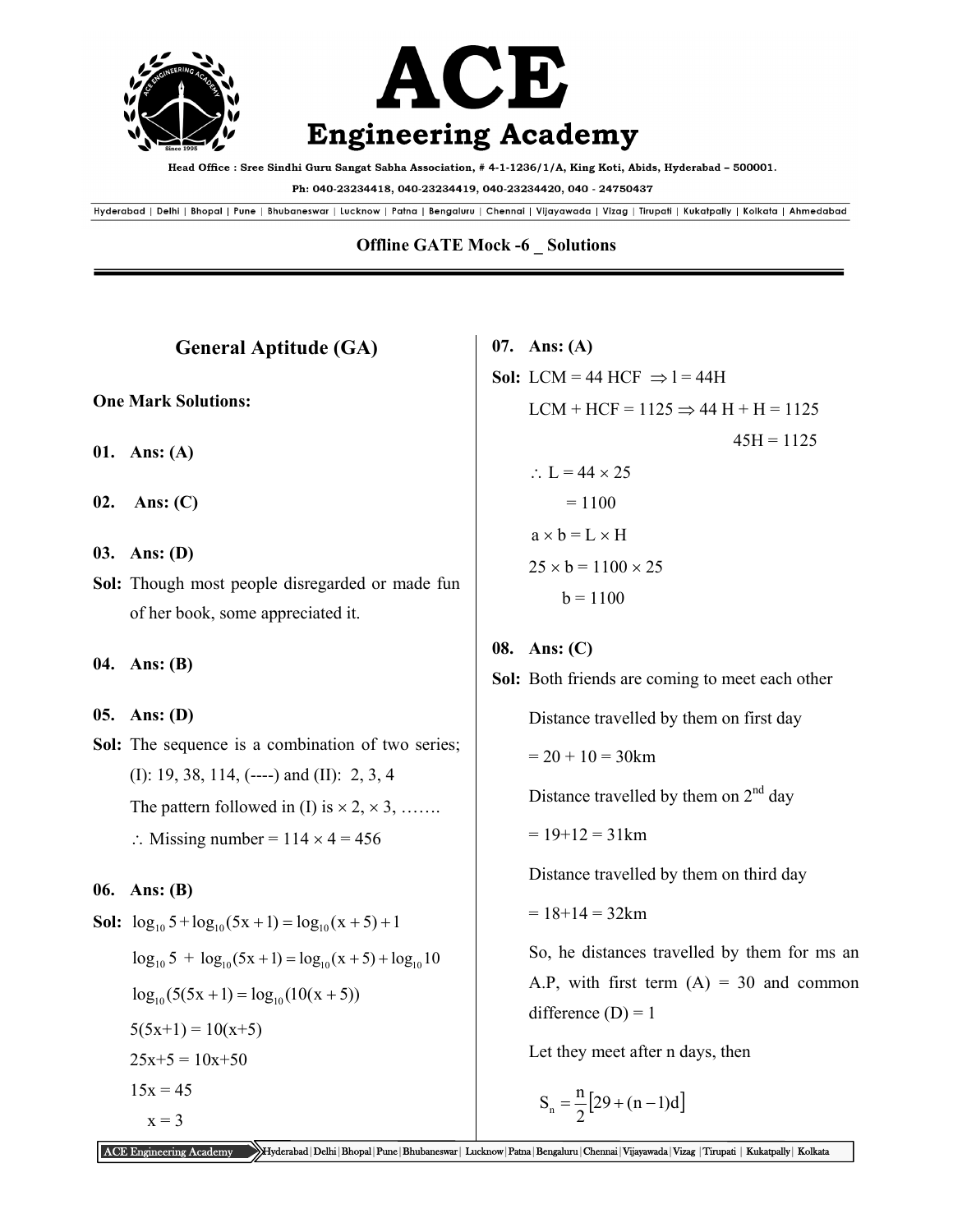|     | $385 = \frac{\text{n}}{2} [2 \times 30 + (\text{n} - 1) \times 1]$ | <b>Specific Section (EE)</b>        |
|-----|--------------------------------------------------------------------|-------------------------------------|
|     | $385 = \frac{n}{2} [60 + (n-1)]$                                   | <b>One mark Solutions:</b>          |
|     | $770 = n (59+n)$                                                   | 01. Ans: (A)                        |
|     | $n^2$ + 59n - 770 = 0                                              | <b>Sol:</b> $\frac{dy}{dx} = y + x$ |
|     | $n^2$ + 70n-11n-770=0                                              | $x_0 = 0, y_0 = 1$                  |
|     | $n(n+70) - 11(n+70)=0$                                             | $x_1 = x_0 + h = 0.1$               |
|     | $(n-11)(n+70)=0$                                                   | $x_2 = x_0 + 2h = 0.2$              |
|     | But $n \neq -70$                                                   | $y_1 = y_0 + h f(x_0, y_0)$         |
|     | Hence, they will meet after 11 days.                               | $= 1 + (0.1) (1)$                   |
|     |                                                                    | $= 1.1$                             |
| 09. | Ans: $(D)$                                                         | $y_2 = y_1 + h f(x_1, y_1)$         |
|     | Sol: The total monthly budget of an average                        | $= 1.1 + 0.1$ [0.1 + 1.1]           |
|     | household                                                          | $= 1.1 + 0.12$                      |
|     |                                                                    | 1.22                                |

= 4000+1200+2000+1500+1800

 $=$  Rs. 10500

 Percentage of the monthly budget spent on savings

 = Total expenses savingsamount

$$
= \frac{1500}{10500} \times 100 = 14.285\%
$$

: The approximate percentage of the

 $= 100 - 14.285 = 85.714 \approx 86\%$ 

monthly budget NOT spent on savings

## **10. Ans: (B)**

01. Ans: (A)  
\nSol: 
$$
\frac{dy}{dx} = y + x
$$
  
\n $x_0 = 0, y_0 = 1$   
\n $x_1 = x_0 + h = 0.1$   
\n $x_2 = x_0 + 2h = 0.2$   
\n $y_1 = y_0 + h f(x_0, y_0)$   
\n $= 1 + (0.1) (1)$   
\n $= 1.1$   
\n $y_2 = y_1 + h f(x_1, y_1)$   
\n $= 1.1 + 0.1 [0.1 + 1.1]$   
\n $= 1.1 + 0.12$   
\n $= 1.22$ 

# **02. Ans: (D)**

**Sol:** To perform the given operation, both operands must have same number of bits. Hence by extending the sign bit,  $A = 111011$ Now,  $A-B = 111011 - 100101$  $= 111011 + 2$ 's complement of 100101  $= 111011 + 011011$ 

$$
\begin{array}{c}\n111011 \\
+ 011011 \\
\hline\n\left(1\right) 010110\n\end{array}
$$

EAC is neglected in 2's complement operation

 (EAC – End Around Carry ) Hence  $A - B = 0 1 0 1 1 0$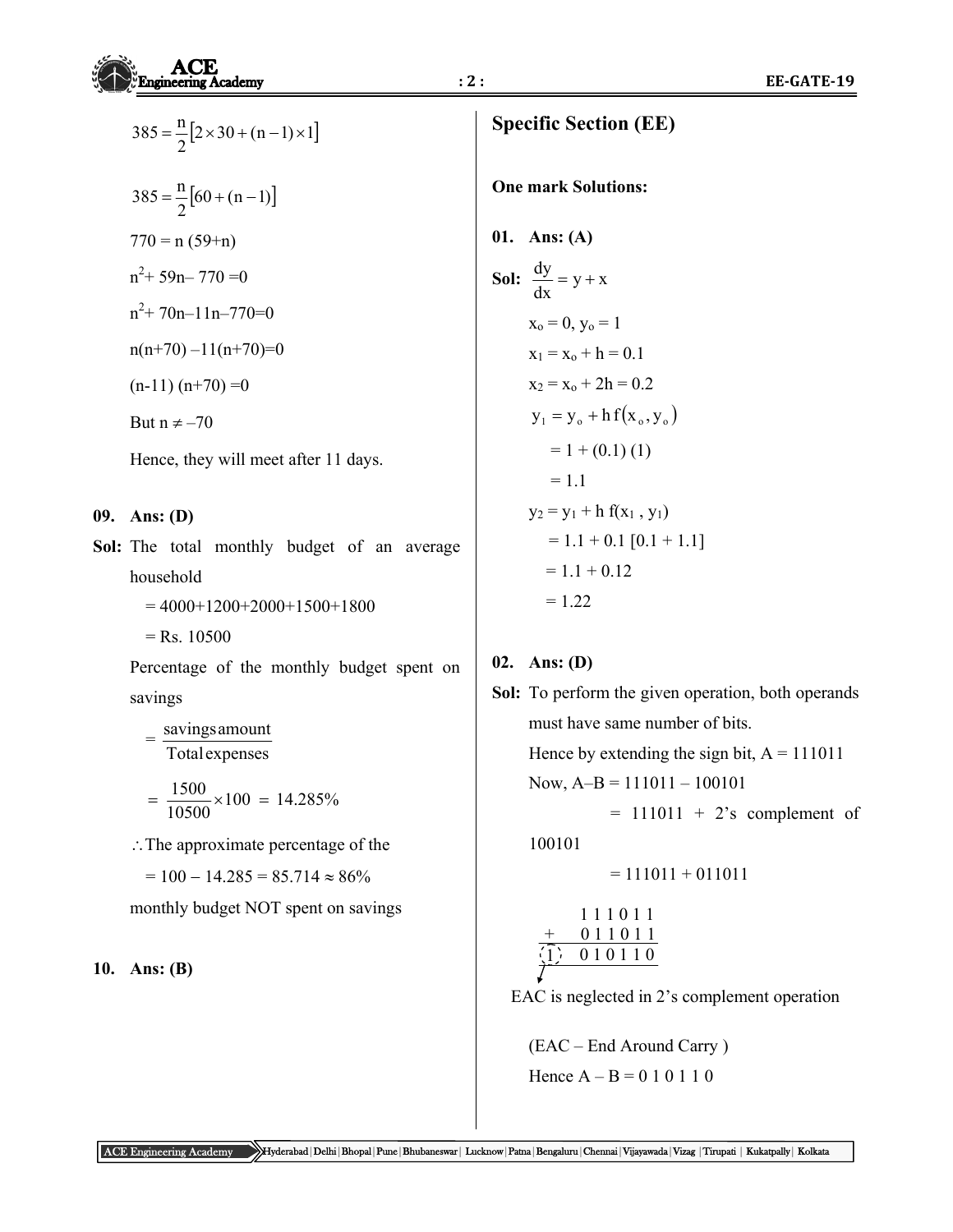**Sol:**  $f(x, y, z) = 2y + z$ 

Directional derivative = 
$$
(\nabla f)p.\frac{\overline{a}}{|\overline{a}|}
$$

$$
\nabla f = \overline{j} \frac{\partial f}{\partial y} + \overline{k} \frac{\partial f}{\partial z}
$$

$$
= \overline{j} \cdot 2 + \overline{k} \cdot 1
$$

$$
= 2\overline{j} + \overline{k}
$$

 $\therefore$  Directional derivate =  $(2\overline{j} + \overline{k}) \frac{(\overline{j} + \overline{k})}{\overline{k}}$ 2  $(2\bar{j} + \bar{k}) \frac{(\bar{j} + \bar{k})}{\sqrt{n}}$ 

$$
= \frac{2+1}{\sqrt{2}}
$$

$$
= \frac{3}{\sqrt{2}}
$$

$$
= 2.121
$$

**04. Ans: (A)** 

## **05. Ans: (B)**

**Sol:** We have  $\lim_{x \to 0} f(x) = f(0) = 0$ 

 $\therefore$  f(x) is continuous at x = 0

$$
f'(0) = \lim_{h \to 0} \frac{f(0+h) - f(0)}{h}
$$

$$
= \lim_{h \to 0} \frac{h^2 \sin\left(\frac{1}{h}\right) - 0}{h} = 0
$$

 $\therefore$  f(x) is differentiable at  $x = 0$ 

#### **06. Ans: (B)**

**Sol:** A ideal PMMC voltmeter will read average voltage.

for  $1-\phi$ , half wave voltage controller, output

$$
voltage, \ \ V_0 = \frac{V_m}{2\pi} [\cos \alpha - 1]
$$

$$
\underline{3:}
$$

$$
= \frac{V_m}{2\pi} \left[ -1 - 1 \right]
$$

$$
= \frac{-V_m}{\pi}
$$

### **07. Ans: (B)**

**Sol:** In figure 'b' all the three systems have the identical damped frequency  $\omega_d$ 

$$
\therefore \text{ Peak time is same, } t_{p} = \frac{\pi}{\omega_{d}}
$$

### **08. Ans: (B)**

**Sol:** The maximum reverse voltage across the diode occurs when  $V_s$  is at its negative peak and is equal to  $24 + 12 = 36$  V

The diode conducts only when  $V_s$  exceeds 12 V as shown below



The conduction angle is 2 $\theta$ , where  $\theta$  is given by  $24\sin\theta = 12$ 

 $\Rightarrow$   $\theta$  = sin<sup>-1</sup>(1/2) = 30<sup>o</sup>

Thus the conduction angle is  $120^{\circ}$  which corresponds to one-third of a cycle

 Hence the diode conducts for a duration of T/3 s during each cycle.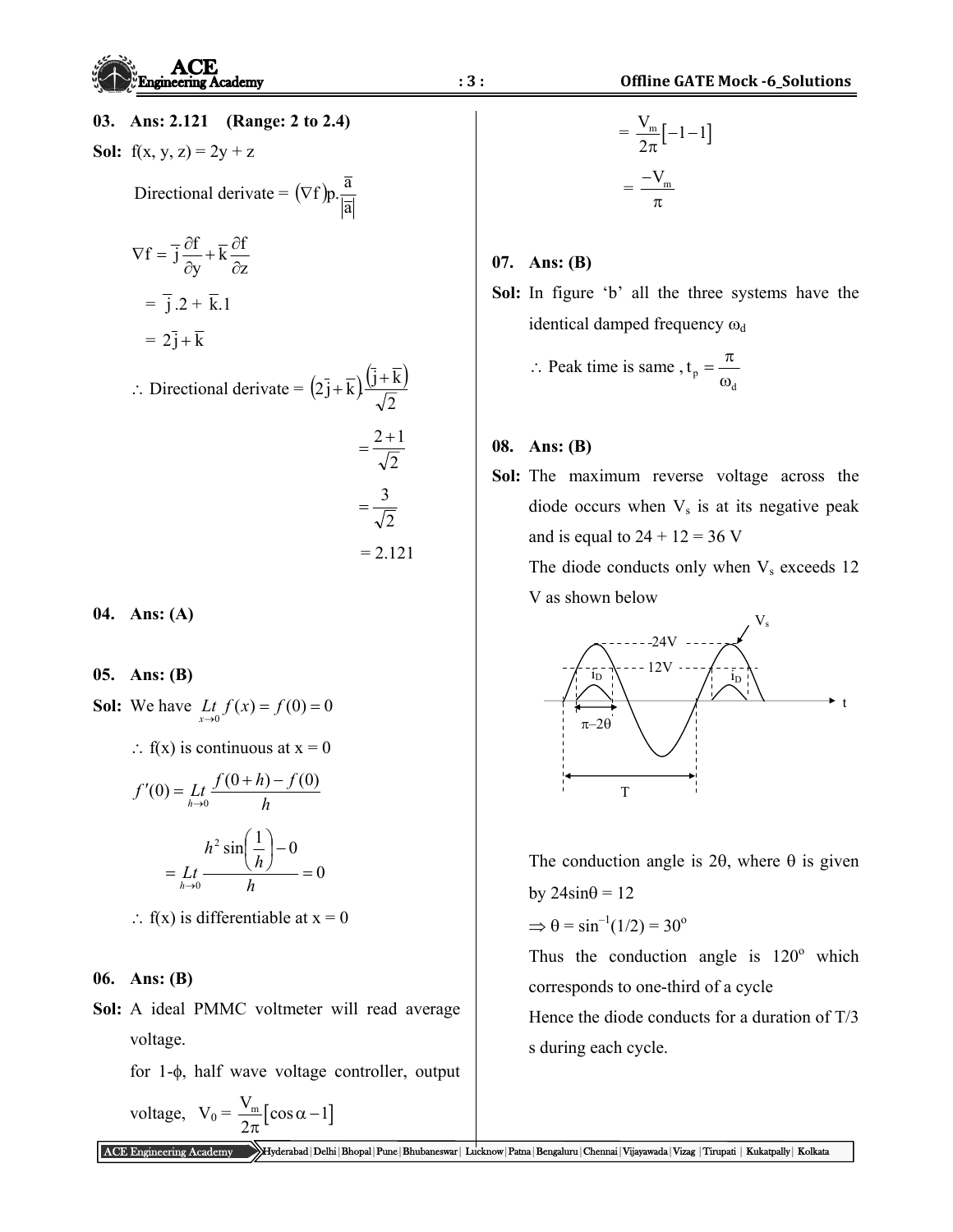### **09. Ans: (C)**

**Sol:** The load current referred to primary is 2A, and the magnetizing current is 1A. These two have a phase difference of  $90^\circ$  w.r.t each other. Hence the primary current is  $\sqrt{(2^2 + 1^2)}$  = 2.24 A.

### **10. Ans: 50.24 (range 48 to 52)**

**Sol:**  $Z = R + j\omega L = 362 + j(100\pi) 2$ 

$$
i = \frac{V}{Z}
$$
  
=  $\frac{230}{362 + j200\pi} = \frac{230}{725.14\angle 60^\circ}$   
= 0.317 $\angle -60^\circ$ 

 $\therefore$  The current I = 0.317  $\times \sqrt{2}$  sin( $\omega t - 60^{\circ}$ )

Instantaneous voltage is maximum at  $\omega t = \frac{\pi}{2}$  $i = 0.317 \times \sqrt{2} \sin(90^\circ - 60^\circ)$  $i = 0.317 \times \sqrt{2} \cos 60^{\circ}$  $= 0.224A$  $\therefore$  The energy stored =  $\frac{1}{2}LI^2$ 2

$$
=\frac{1}{2} \times 2 \times (0.224)^2 = 50.2 \text{mJ}
$$

## **11. Ans: (B)**

**Sol:** Let P be the input,  $Q_n$  be present state and  $Q_{n+1}$ be next state.

$$
R = \overline{P \oplus Q_n} \qquad S = P \oplus Q_n
$$

Characteristic equation of SR flip-flop is

$$
Q_{n+1} = S + \overline{R} Q_n
$$

$$
= (P \oplus Q_n) + \overline{(\overline{P \oplus Q_n})} Q_n
$$

 $= (P \oplus Q_n) + (P \oplus Q_n) Q_n$  $= (P \oplus Q_n) (1 + Q_n)$  $Q_{n+1} = P \oplus Q_n$ For  $P = 0$ ,  $Q_{n+1} = Q_n$ For  $P = 1$   $Q_{n+1} = \overline{Q}_n$ 

Hence the circuit functions as T flip-flop.

## **12. Ans: (B)**

**Sol:** Inertia constant (H) =  $MVA$  rating of alternator(s) kineticenergystoredin rotor(MJ)  $H_1 = \frac{400}{100} = 4$  $H_1 = \frac{400}{100} = 4$ ;  $H_2 = \frac{900}{150} = 6$ 

$$
H_{eq} = \frac{H_1 H_2}{H_1 + H_2} = \frac{4 \times 6}{4 + 6} = 2.4
$$

# **13. Ans: (A)**

- **Sol:** Probability that there are exactly 2 defectives in the first 5 selected articles = 12 5 10C 3C .7C 5  $\frac{2 \cdot 7 - 3}{2 \cdot 7} = \frac{3}{12}$ Probability that  $6<sup>th</sup>$  article is defective =  $\frac{1}{5}$  Required probability =  $\frac{5}{12} \cdot \frac{1}{5} = \frac{1}{12}$ 5  $rac{5}{12} \cdot \frac{1}{5} =$
- **14. Ans:** 11 (11 to 11)
- **Sol:** The rms value of the square-wave voltage is

$$
E_{rms} = \sqrt{\frac{1}{T} \int_{0}^{T} e^2 dt} = E_m
$$

And the average value is

$$
E_{av} = \frac{2}{T} \int_{0}^{T/2} e \, dt = E_m
$$

So that the form factor equals, by definition,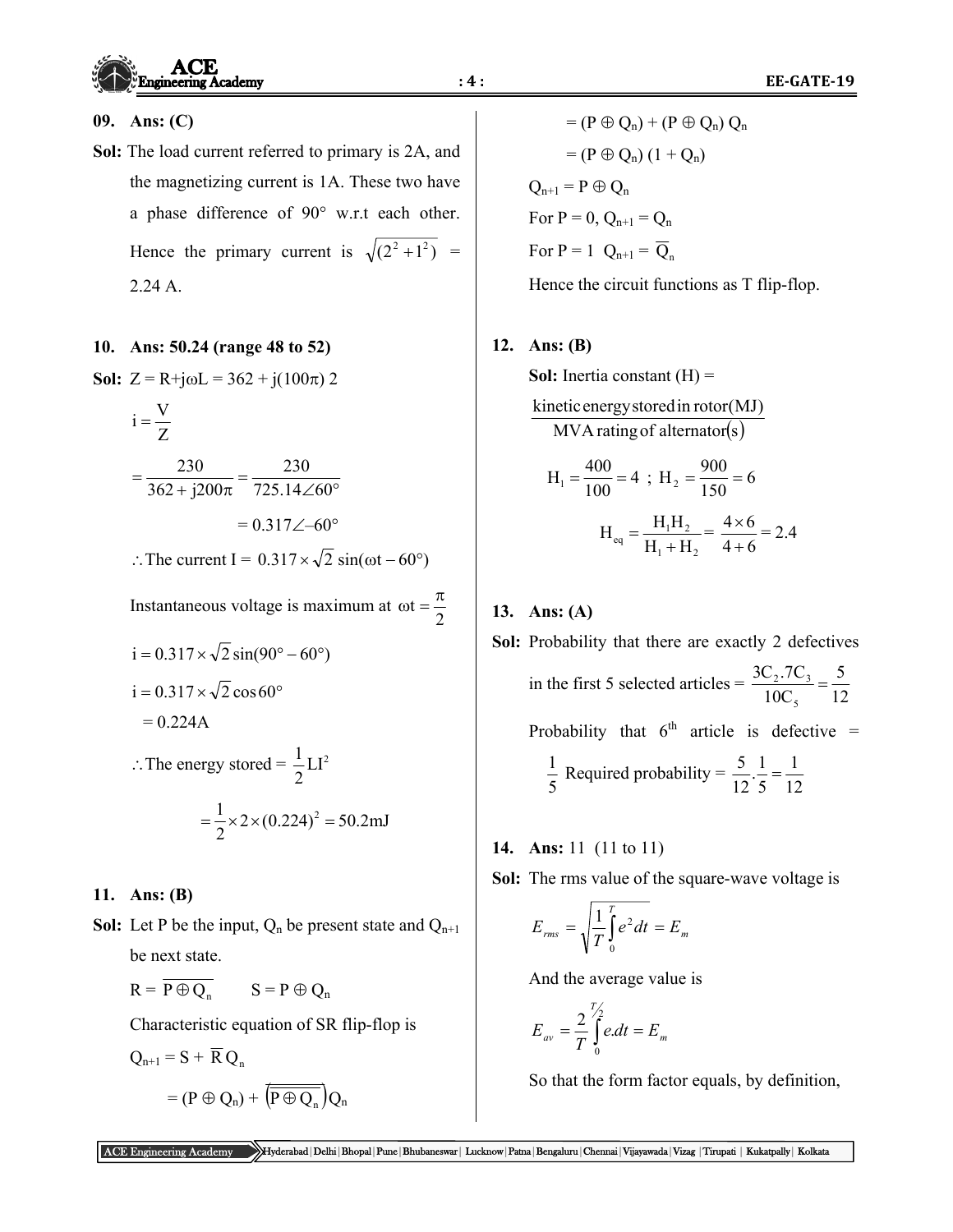$$
k = \frac{E_{\rm rms}}{E_{\rm av}} = 1
$$

**Engineering Academy** 

 The meter scale is calibrated in terms of the rms value of a sine-wave voltage, where  $E_{rms} = k \times E_{av} = 1.11 E_{av}$ . For the square-

wave voltage,  $E_{rms} = E_{av}$ , since  $k = 1$ . Therefore the meter indication for the squarewave voltage is high by a factor  $k_{\text{sine wave}}/k_{\text{square}}$  $w<sub>wave</sub> = 1.11$ . The percentage error equals  $\frac{1.11}{1.100} \times 100$  $\frac{1.11-1}{1.11}$  × 100 % = 11%.

#### **15. Ans: 6**

1

**Sol:** If the system has a non-zero solution then determinant of coefficient matrix is zero.

$$
\Rightarrow \begin{vmatrix} 1 - \lambda & 2 & 3 \\ 3 & 1 - \lambda & 2 \\ 2 & 3 & 1 - \lambda \end{vmatrix} = 0
$$
  
\n
$$
\Rightarrow (6 - \lambda) (\lambda^2 + 3\lambda + 3) = 0
$$
  
\n
$$
\Rightarrow \lambda = 6
$$

**16. Ans: -10** 

$$
\text{Sol:} \ \frac{\text{V}_0}{\text{V}_{\text{in}}} \cong \frac{-\text{R}_{\text{C}}}{\text{R}_{\text{E}}} \cong \frac{-1k}{100} \cong -10
$$

**17. Ans: 0.02 (No range)** 

**Sol:** 
$$
D = \frac{1.25 \times 80}{1 \times 50}
$$
 MW/Hz  
= 2 MW/Hz  
=  $\frac{2}{100}$  pu MW/Hz  
= 0.02 pu MW/Hz

**18. Ans: 58 (Range: 58 to 58)** 

**Sol:** 



From h-parameter equations are

$$
V_1 = h_{11}I_1 + h_{12}V_2 = 2I_1 + 4V_2 \dots (1)
$$
  
\n
$$
I_2 = h_{21}I_1 + h_{22}V_2 = -5I_1 + 2V_2 \dots (2)
$$
  
\nBut  $V_2 = -4I_2$   
\n
$$
I_2 = -5I_1 + 2(-4I_2)
$$
  
\n
$$
9I_2 = -5I_1
$$

Power dissipated is  $4\Omega$  resistor = 25W

$$
\frac{V_2^2}{R_L} = 25W
$$
  
\n
$$
V_2 = \sqrt{25 \times 4} = 10V
$$
  
\n
$$
I_2 = \frac{-V_2}{4} = -\frac{10}{4} = -2.5
$$
  
\n
$$
\therefore I_1 = -\frac{9}{5}(I_2)
$$
  
\n
$$
= -\frac{9}{5}(-2.5)
$$
  
\n
$$
= 4.5A
$$
  
\n
$$
\therefore V_1 = 2(4.5) + 4(10) = 49V
$$
  
\n
$$
V_s = V_1 + I_1R_s
$$
  
\n
$$
= 49 + (4.5 \times 2)
$$
  
\n
$$
V_s = 58V
$$

**19. Ans: (A)** 

**Sol:** 
$$
\int_{2}^{2i} \frac{dz}{z}
$$

$$
= [\log z]_{2}^{2i}
$$

$$
= \log 2i - \log 2
$$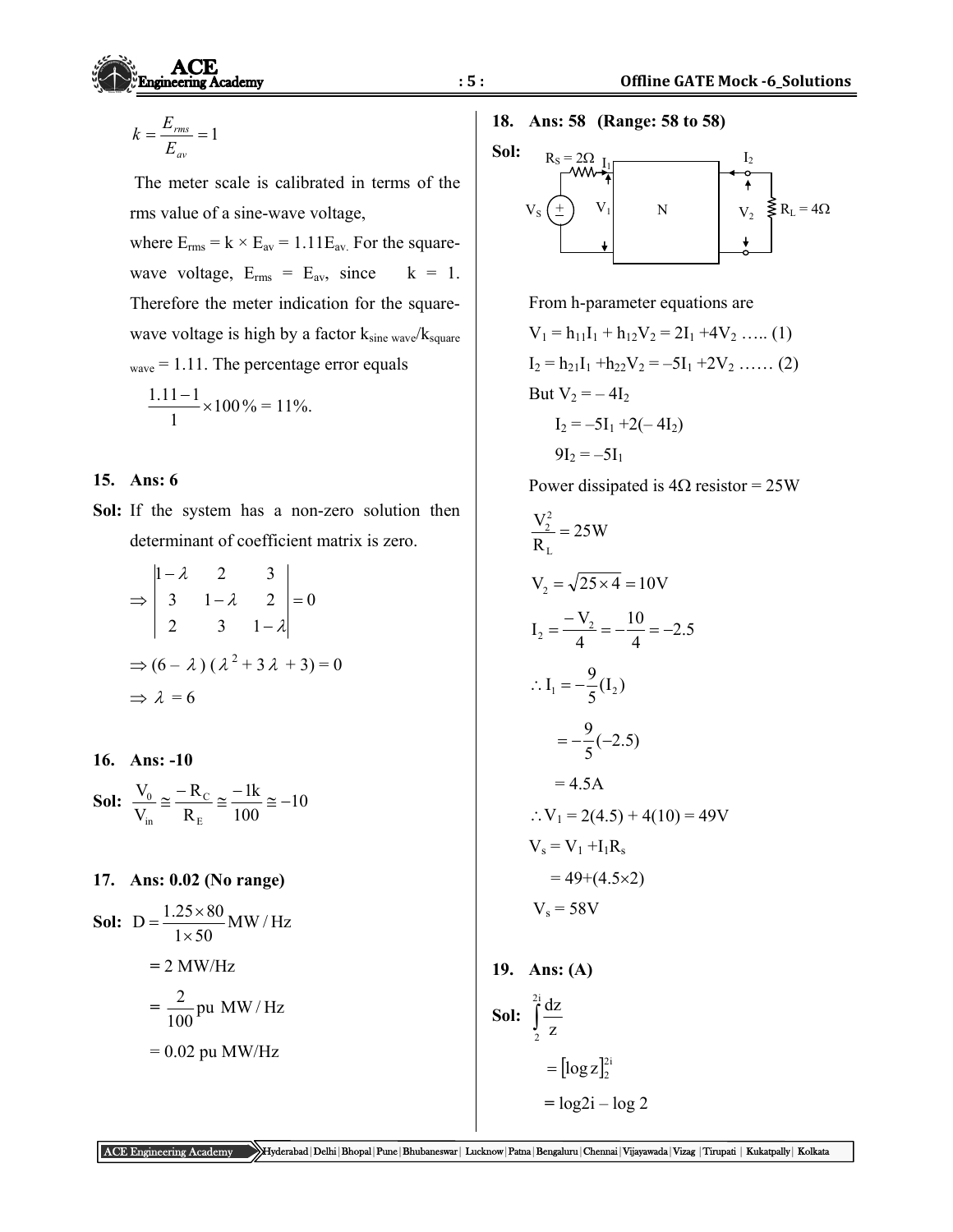$=\frac{i\pi}{2}$ 

## **20. Ans: (B)**

**Sol:** Sending end voltage is given as

$$
V_s = AV_r + BI_r
$$

 Receiving end current under open condition is zero

$$
I_R = 0
$$
  

$$
V_S = AV_R
$$
  

$$
V_R = \frac{V_S}{A} \Rightarrow \frac{400}{0.8} = 500 \text{ kV}
$$

**21 Ans: (A)** 

**22. Ans: (D)** 

## **23. Ans: (C)**

**Sol:** For ripple counter,

Maximum frequency of operation,  $f \leq$  $n.t_{pd}$ 1  $n \rightarrow$  number of flip-flops  $t_{pd} \rightarrow$  propagation delay of flip-flop  $(12 \times 10^{6}) \leq \frac{1}{n(12 \times 10^{-9})}$  $\times 10^{-}$ 

$$
n \le \frac{1}{\left(12 \times 12 \times 10^{-3}\right)}
$$
  
n \le 6.94

Always n is an integer  $\therefore$  n = 6

With  $n = 6$ , the modulus of counter =  $2<sup>n</sup>$ 

$$
= 26
$$

$$
= 64
$$

## **24. Ans: (d)**

**Sol:** System is unstable, therefore error is unbounded.

## **25. Ans: (B)**

**Sol:** Deflection of electron beam on the screen in

y-direction, 
$$
D = \frac{LI_d E_d}{2dE_a}
$$
 m

Where  $L \rightarrow$  distance between the screen and centre of the deflecting plates.

 $l_d \rightarrow$  length of deflecting plates

 $E_d \rightarrow$  Potential between deflecting plates

 $d \rightarrow$  distance between deflecting plates.

 $E_a \rightarrow$  Pre-accelerating anode voltage

$$
D \propto \frac{E_d}{E_a}
$$
  

$$
D_1 = \frac{E_{d1}}{E_{a1}}
$$
  

$$
D_2 = \frac{2E_{d1}}{\frac{1}{2}E_{a1}}
$$
  

$$
D_2 = 4D_1
$$
  

$$
D_2 = 40 \text{ mm}
$$

## **Two marks Solutions:**

### **26. Ans: 2**

**Sol:** Since A is upper triangular matrix the eigen values are same as the diagonal elements of A.

 $\therefore$  Eigen values are  $\lambda = 1, 1, 1$ 

The eigen vectors for  $\lambda = 1$  are given by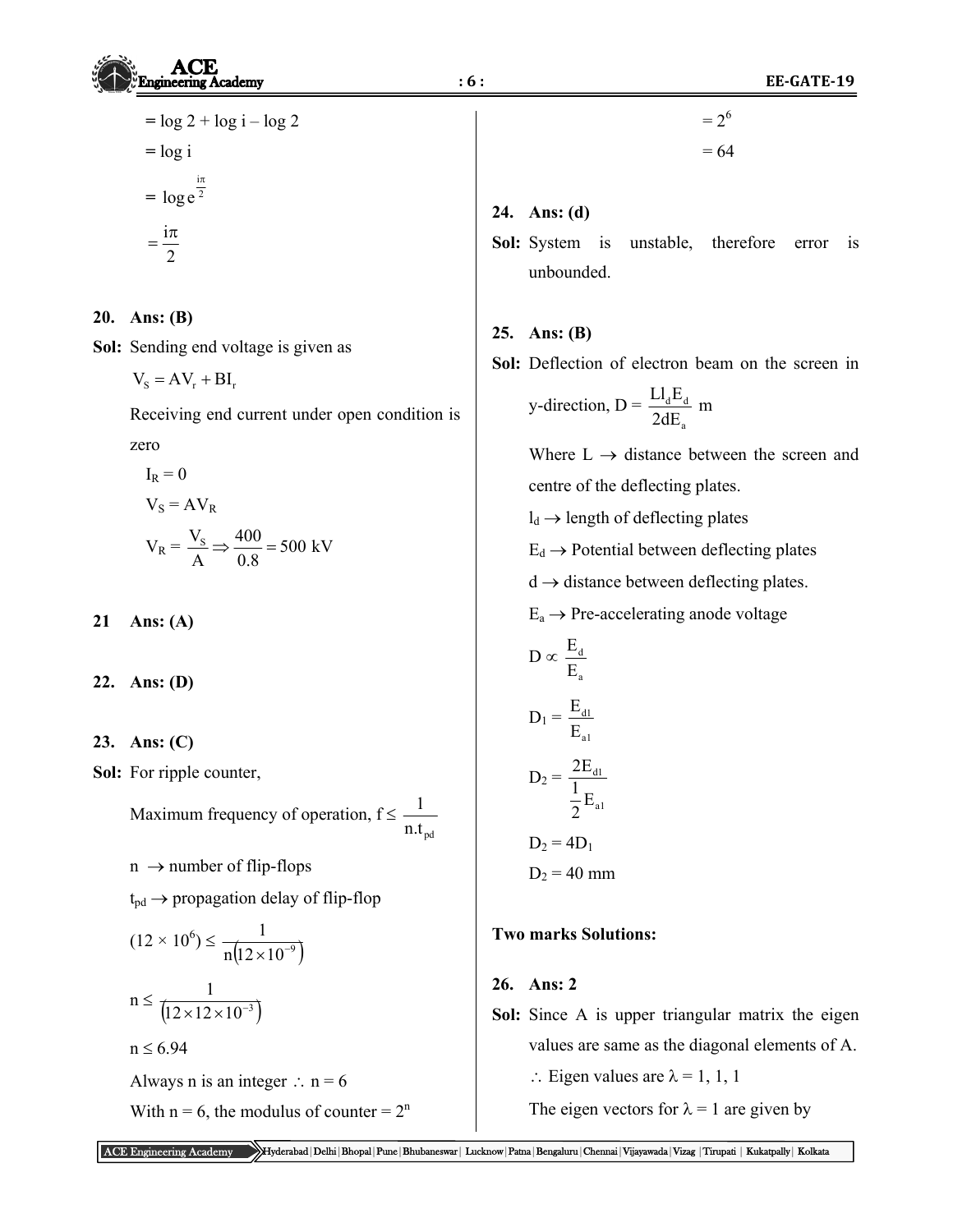| ACE                     | 9. Ans: (B)  | Office GATE Mo |
|-------------------------|--------------|----------------|
| $[A - \lambda I] X = 0$ | 29. Ans: (B) |                |

$$
\Rightarrow \begin{bmatrix} 0 & 1 & 0 \\ 0 & 0 & 0 \\ 0 & 0 & 0 \end{bmatrix} \begin{bmatrix} x \\ y \\ z \end{bmatrix} = \begin{bmatrix} 0 \\ 0 \\ 0 \end{bmatrix}
$$

Here rank of  $(A - \lambda I) = k = 1$ Number of variables  $= n = 3$  Number of linearly independent eigen vectors  $= n - k = 2$ 

### **27. Ans: (D)**

**Sol:** For the overall time constant of this circuit input voltage source is short circuited





$$
\tau = R_{th} C_{eq}
$$
  
= [10k||10k] 1 $\mu$  [1 + 99]  
= [5k] 10<sup>-6</sup> [10<sup>2</sup>] = 0.5sec

28. Ans: (C)  
\nSol: 
$$
G(s) = \frac{k(s+2)(s+3)}{(s+1)(s+4)}
$$
  
\n
$$
CLTF = \frac{G(s)}{1+G(s)}\Big|_{k=1} = \frac{(s+2)(s+3)}{(s+1)(s+4) + (s+2)(s+3)}
$$

### **29. Ans: (B)**

**Sol:** Turn on cycle T = 
$$
\frac{1}{f} = \frac{1}{60}
$$
 sec

Rate of change of current

$$
\frac{di}{dt} = 0.4
$$
  
= 0.4 × 60 = 24A / sec

 $V_{\rm s} = L \frac{\text{di}}{\text{dt}}$ 

 Source inductance L= 24 240 dt di  $\frac{V_s}{4\pi\sqrt{2}} =$  $\overline{\phantom{a}}$ )  $\left(\frac{di}{l}\right)$  $\setminus$ ſ

 $= 10$  H

Circuit turn off time is given by

 $t_c=R \times C \times ln2$  $2 \times 15 \times 10^{-6} = 12 \times C \times ln2$  $C = 3.6067 \mu F$ 

## **30. Ans: (B)**

**Sol:** 



For  $t < 0$  switch is at position (1)

 $L \rightarrow 20$  V only

$$
C \to V_c(0) = 0
$$

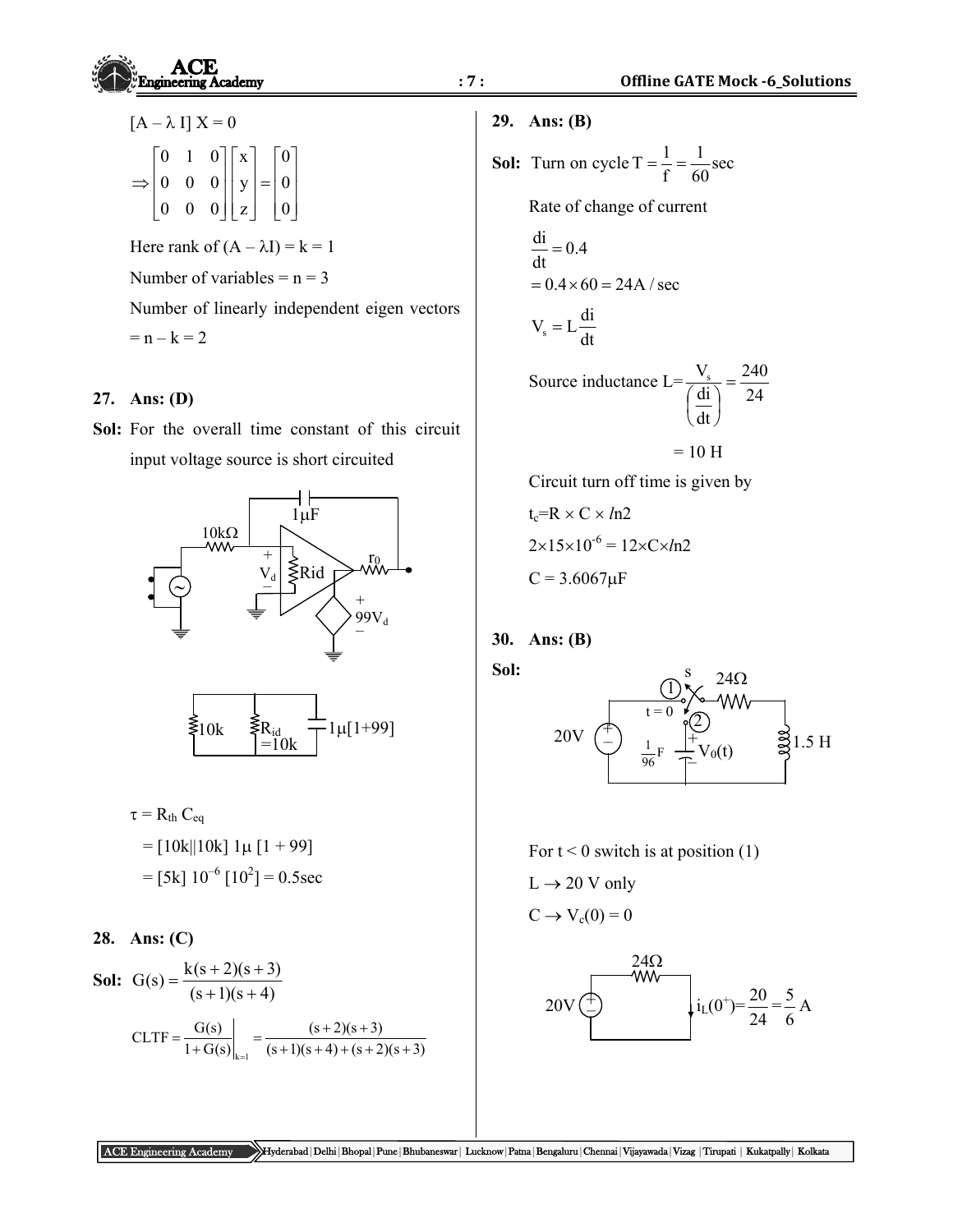For  $t > 0$  s is in position (2)



$$
\frac{5}{6} = I(s) \left( \frac{96}{s} + 24 + \frac{3}{2}s \right)
$$
  

$$
\frac{5}{6} = I(s) \left( \frac{96 + 24s + 1.5s^2}{s} \right)
$$
  

$$
I(s) = \frac{5s}{6(1.5s^2 + 24s + 96)}
$$
  

$$
s = \frac{-24 \pm \sqrt{(24)^2 - 4(1.5)(96)}}{2(1.5)}
$$
  

$$
s = \frac{-24 \pm \sqrt{576 - 576}}{3} = -8
$$
  

$$
s = -8
$$

Roots are real  $\&$  equal  $i(t)$  is critically damped.

$$
V_0(t) = \frac{96}{s}I(s) = \frac{96}{s} \frac{5s}{6(s+8)^2} = \frac{80}{(s+8)^2}
$$

$$
V_0(t) = (A + Bt)e^{-8t}
$$

#### **31. Ans: (C)**

**32. Ans: (A) Sol:**  $x(t) = 5 \text{ sinc}(5t)$  $=\frac{5\sin 5\pi t}{5\pi t} \leftarrow \frac{FT}{t}$  $5\pi$ t  $5\sin 5\pi t$  $-2.5$  2.5 1  $AX(f)$  $\blacktriangleright$  f (Hz)

Sampled spectrum 
$$
X_{\delta}(f) = \frac{1}{Ts} \sum_{n=-\infty}^{+\infty} X(f - nf_s)
$$

\nGiven  $f_s = 10 Hz$ 

\n $T_s = \frac{1}{10}$ 

\n $= 10 \sum_{n=-\infty}^{+\infty} X(f - 10n)$ 

\n---

\n10

\n10

\n2.5 2.5 7.5 10 12.5  $\rightarrow$  f (Hz)

 The above signal passed through ideal LPF with cut-off frequency 5Hz So, the output of the filter is



 $Y(f) = 10 \text{rect}(f/5)$ 

### **33. Ans: 26.18 (Range: 25 to 27)**

```
Sol: Given specifications of synchronous generator 
    are MVA rating = 500 MVA
    kV rating = 20 kV
    poles (P) = 4Inertia constant H = 6.0 MJ/MVA
     Also given that 
     Power being delivered to infinite bus 
                                   (P_0) = 1 pu
     Maximum power that can be delivered 
                                  (P_m) = 2.5 pu
     A fault occurs on the generator such that 
     Output of generator becomes zero.
```
 $\therefore$  P<sub>e</sub> = Electrical output of the generator = 0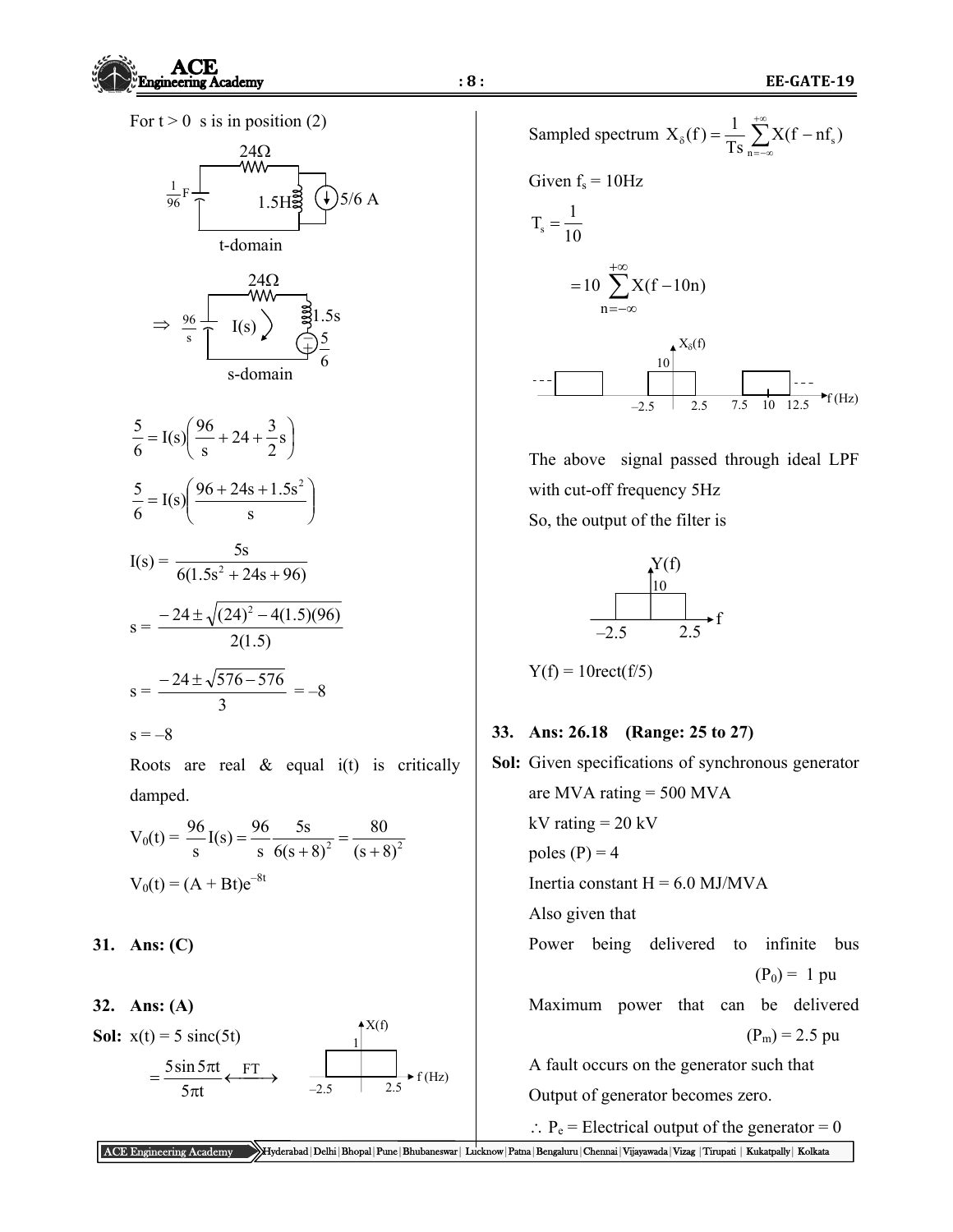

 $\therefore P_e = 0$ 

 $P_m$  = Mechanical input to the generator = 1 pu

 $P_a = P_m - P_e = 1 - 0 = 1$  pu

 $P_a = 1pu$ 

 $P_a$  = Accelerating power

Angular acceleration is given by

$$
\frac{d^2\delta}{dt^2} = \frac{P_a}{M}
$$

 $M =$  angular momentum

$$
\therefore \ M = \frac{GH}{\pi f} \ MJ\text{-}sec/rad
$$

In pu terms

$$
M = \frac{H}{\pi f} MJ\text{-sec/rad}
$$
  
\n
$$
\therefore \frac{d^2 \delta}{dt^2} = \frac{\pi f}{H} \quad [\because P_a = 1 \text{ pu}]
$$
  
\n
$$
\frac{d^2 \delta}{dt^2} = \frac{(3.14)(50)}{6}
$$
  
\n
$$
\frac{d^2 \delta}{dt^2} = 26.18 \text{ rad/sec}^2
$$

#### **34. Ans: 0.535 (Range: 0.5 to 0.6)**

**Sol:** G(s)H(s) =  $\frac{K(s+4)}{K(s+4)}$  $s(s+1)$  $^{+}$  $^{+}$ 

For break in/away points 
$$
\frac{dK}{ds} = 0
$$
  
\n $s(s+1) - (s+4)(2s+1) = 0$   
\n $s^2 + s = 2s^2 + 9s + 4$   
\n $s = \frac{-8 \pm \sqrt{64 - 16}}{2}$   
\n $s_1 = -4 + 3.464, s_2 = -4 - 3.464$ 

 $s_1 = -0.535$ ,  $s_2 = -7.464$ 

**35. Ans: (C)** 

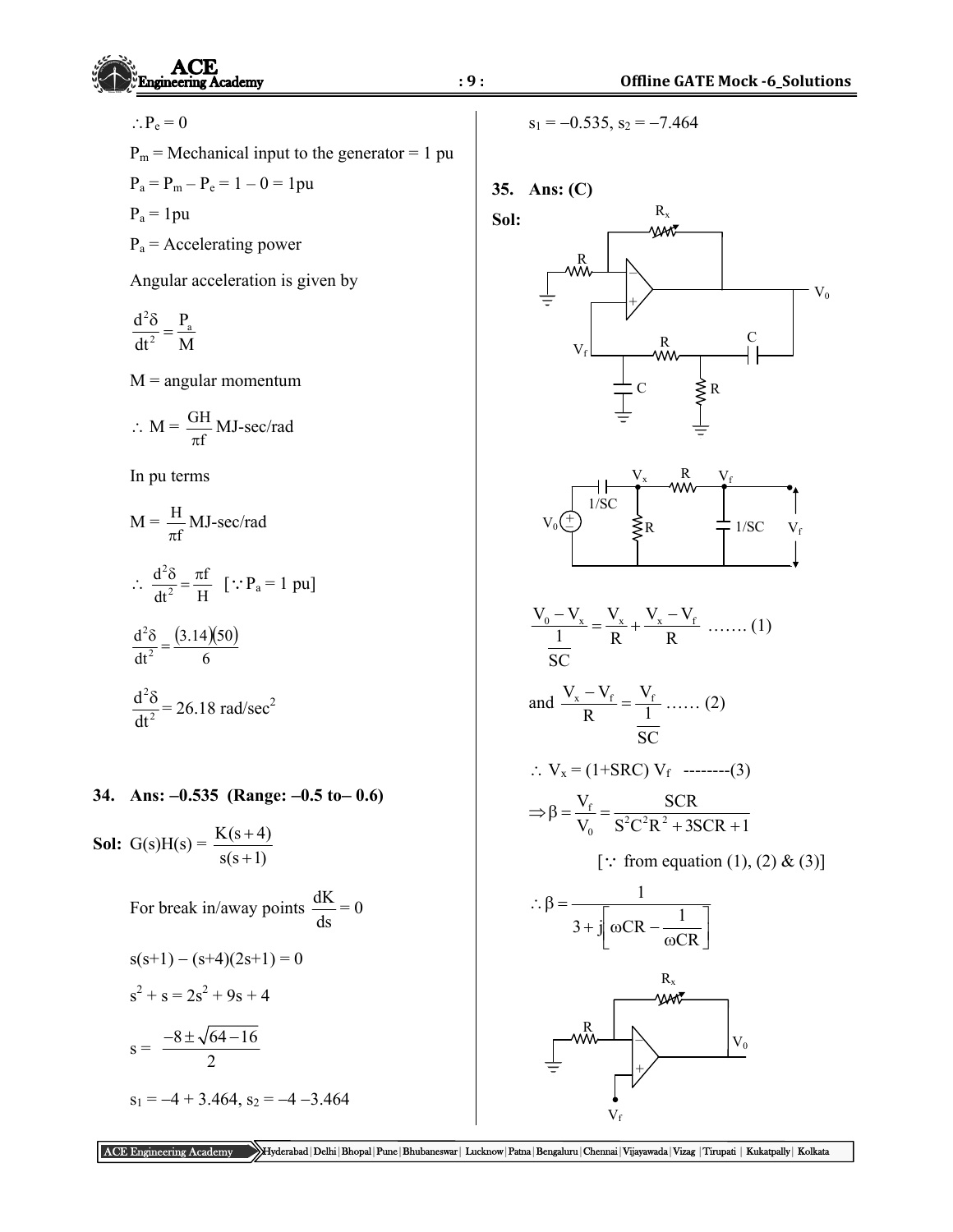$$
\frac{V_0}{V_f} = 1 + \frac{R_x}{R}
$$

Since for sustained oscillations  $\beta A = 1$ 

$$
\Rightarrow A = \frac{1}{\beta}
$$
  
:.1 +  $\frac{R_x}{R}$  = 3 +  $j \left[ \omega CR - \frac{1}{\omega CR} \right]$ 

Equating img., parts

$$
\Rightarrow \omega CR - \frac{1}{\omega CR} = 0
$$

$$
\Rightarrow f = \frac{1}{2\pi RC} Hz
$$

$$
\& 1 + \frac{R_x}{R} = 3
$$

$$
\therefore R_x = 2R
$$

### **36. Ans: (B)**

**Sol:** From fig. by symmetry only the z-components of the field exists along the z-axis.



 $dQ = \rho_s r dr d\phi$ 

$$
\cos \theta = \frac{z}{R}, R = \sqrt{r^2 + z^2}
$$

Hence

$$
dE_z = \frac{dQ}{4\pi \epsilon_0 R^2} \cos \theta
$$

$$
= \frac{\rho_s r dr d\phi}{4\pi \epsilon_o (r^2 + z^2)} \cdot \frac{z}{\sqrt{r^2 + z^2}}
$$
  
\n
$$
= \frac{100 \times 10^{-6}}{r} \times r dr d\phi \times z
$$
  
\n
$$
= \frac{1}{4\pi \times \frac{1}{36\pi} \times 10^{-9} (r^2 + z^2)^{3/2}}
$$
  
\nAt  $z = 10$  m  
\n
$$
E_z = 9 \times 10^6 \int_{r=l\phi=0}^{2} \frac{dr d\phi}{(r^2 + 100)^{\frac{3}{2}}}
$$
  
\n
$$
= 18\pi \times 10^6 \int_{r=l}^{2} \frac{dr}{(r^2 + 100)^{3/2}}
$$
  
\n
$$
= 18\pi \times 10^6 \frac{r}{100\sqrt{r^2 + 100}} \Big|_{r=l}^{2}
$$
  
\n
$$
= 54.63 \text{ kV/m}
$$

## **37. Ans: (B)**

**Sol:** In case of motor  $V = E_b + I_a R_a$  $E_b = V - I_a R_a$  At 900 rpm  $E_b = 60 - (30 \times 0.35)$  $= 60 - 10.5 = 49.5$ 

> The back emf corresponding to speed of 300rpm is

 $E_b \alpha N \phi$ 

$$
E_{b2} = E_{b1} \times \frac{N_2}{N_1}
$$

$$
E_{b2} = 49.5 \times \frac{300}{900}
$$

$$
=16.5V
$$

$$
\therefore V \equiv E_{\text{b2}} \dashv I_a R_a
$$

 $= 16.5 + (30 \times 0.35) = 27$ 

For a chopper  $V_0 = D \times V$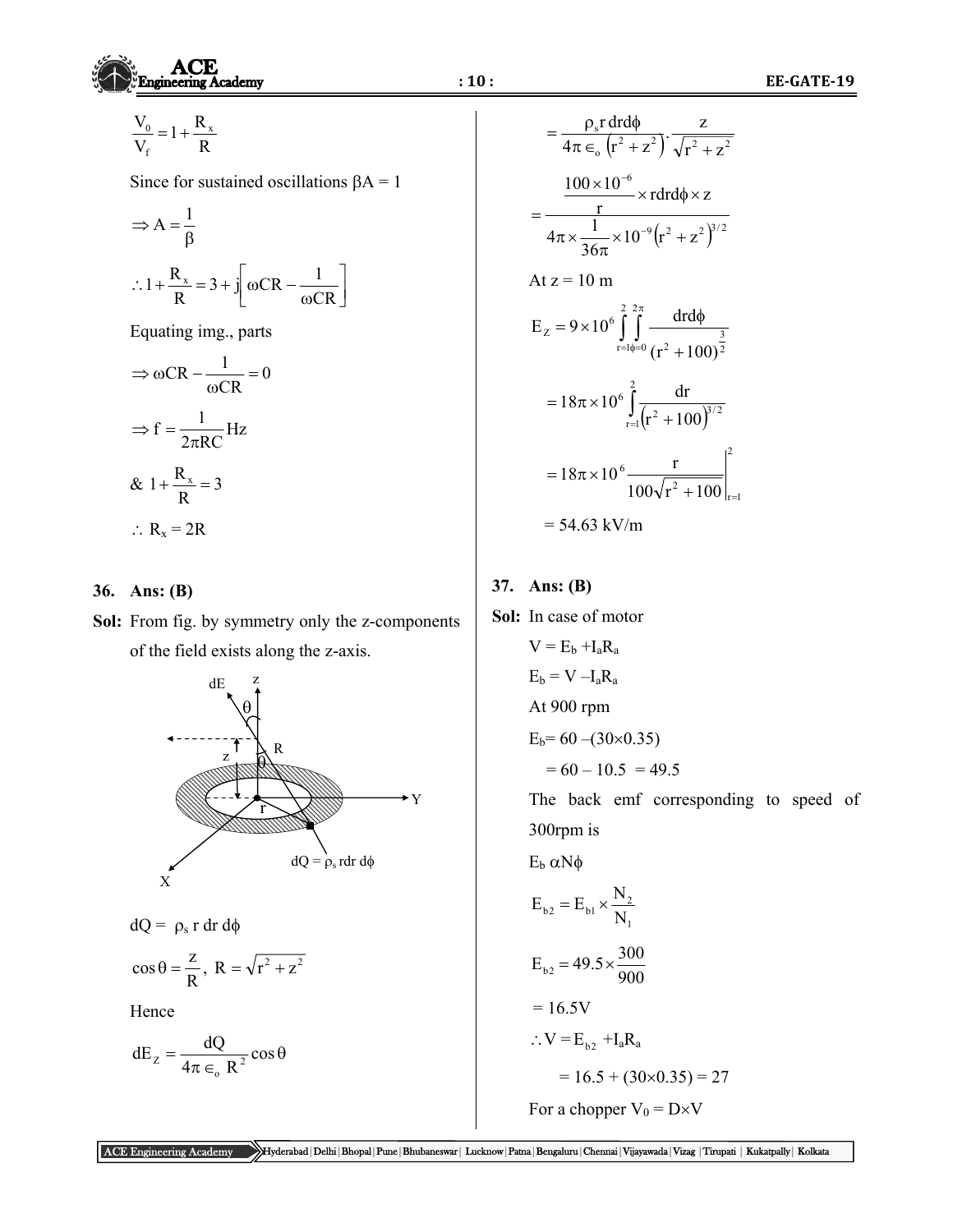$$
27 = D \times 60
$$

$$
D = 0.45
$$

#### **38. Ans: (B)**

**Sol:** 
$$
h_c(n)=h_1(n)*h_2(n)=[\delta(n+1)-\delta(n)]*[\delta(n)-\delta(n-1)]
$$

$$
= \delta (n+1) - 2\delta(n) + \delta(n-1)
$$

$$
= \left\langle 1, -\frac{2}{n}, 1 \right\rangle
$$

 $h_c(n) \neq 0, n < 0$ 

so,non causal

$$
\sum_{n=-\infty}^\infty\!\! \left|h_{\rm c}(n)\right|\!\neq\infty\,,\,\,\text{stable}
$$

### **39. Ans: 2.28 (Range 2 to 2.5)**

**Sol:** The phase voltage =  $\frac{V_{L-L}}{\sqrt{3}} = \frac{398}{\sqrt{3}} = 230V$ 3  $=\frac{398}{5}$ 

$$
Z_1 = 20+ j37.7
$$
  
\n
$$
I_1 = \frac{V_1}{Z_1} = \frac{230}{20 + j37.7}
$$
  
\n
$$
= 5.39 \angle -62.05
$$
  
\n
$$
= 2.52 - j4.76
$$

The equivalent star impedance

$$
(Z_2)_{eg} = \frac{Z_2}{3} = 10 - j53.1
$$
  
\n
$$
I_2 = \frac{V_1}{(Z_2)_{eg}} = \frac{230}{10 - j53.1}
$$
  
\n= 0.79+j4.19  
\nSo total current I = I<sub>1</sub> +I<sub>2</sub>  
\n= 2.52-j4.76+0.79+j4.19  
\n= 3.31 - j 0.57  
\n= 3.36 \angle -9.8^\circ  
\n $\therefore$  The power P = 3 × power per phase  
\n= 3×230×3.36×cos(9.8)

 $= 2284.6W$ 

#### **40. Ans: (D)**

**Sol:** Output of NAND gate must be low for LED to emit light.

 $\Rightarrow$  Output of AND and Ex-OR gate should be high.



| SW1   | SW <sub>2</sub> | P | R |
|-------|-----------------|---|---|
| Open  | Open            |   |   |
| Open  | Close           |   |   |
| Close | Open            |   |   |
| Close | Close           |   |   |

 Hence, there can't be both high inputs to NAND gate and hence LED doesn't emit light for any combination.

#### **41. Ans: 260.2 (Range: 258 to 262)**

**Sol:** Loop inductance of the line  $d = 7.5 \times 10^{-2}$ 

$$
r = \frac{7.5}{2} \times 10^{-2}
$$

$$
= 3.75 \times 10^{-2}
$$

$$
= 3.75 \times 10^{-2}
$$

$$
\Phi = LI
$$

$$
L = 4 \times 10^{-7} \left(\frac{GMD}{GMR}\right)
$$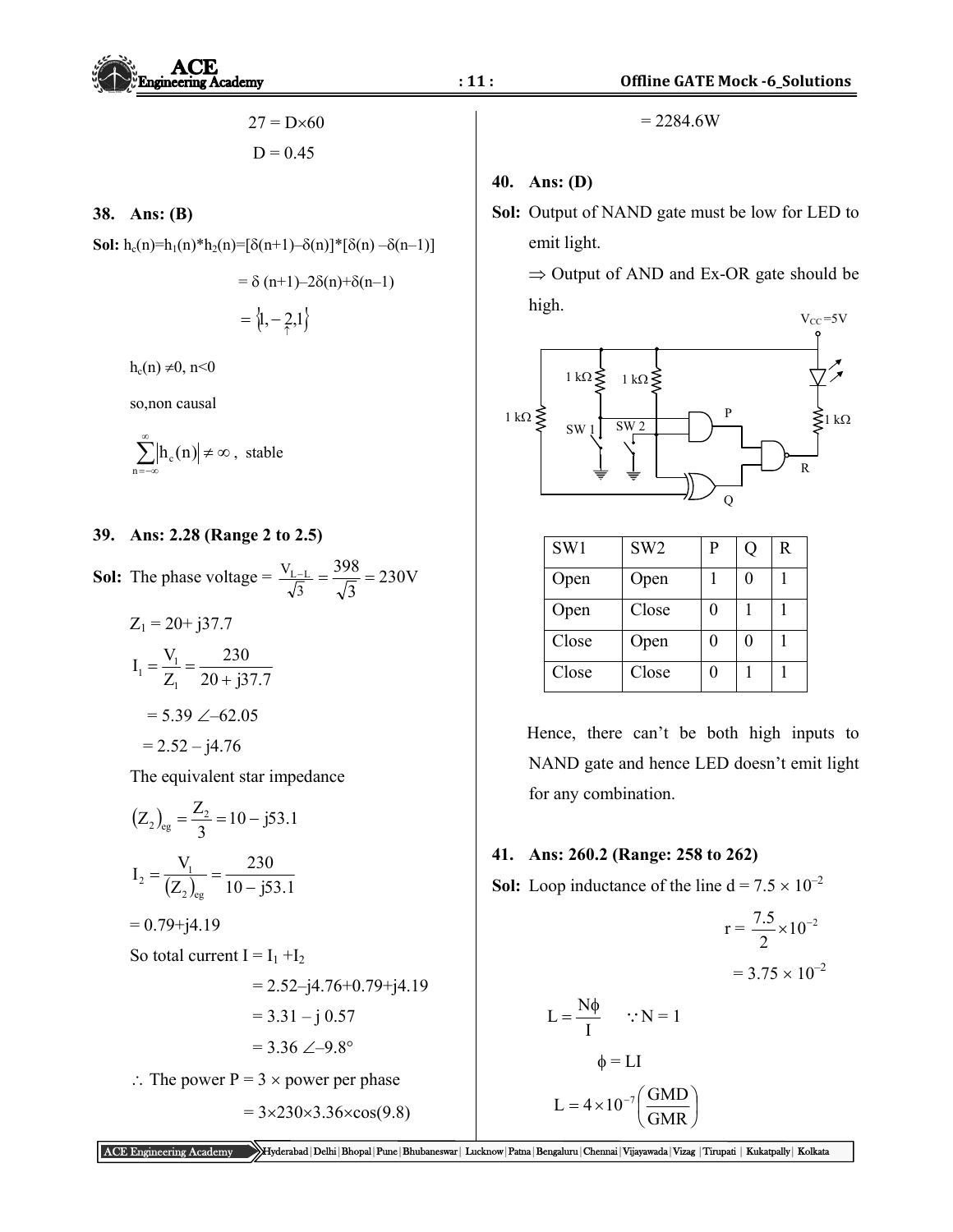$$
\phi = 4 \times 10^{-7} \times 800 \times ln\left(\frac{0.6}{3.75 \times 10^{-2}}\right)
$$
  
\n
$$
\phi = 8.87 \times 10^{-4}
$$
  
\nVoltage induced in sheath  
\n
$$
v = \omega \phi
$$
  
\n
$$
v = 2\pi f \phi
$$
  
\n
$$
v = 314 \times 8.87 \times 10^{-4}
$$
  
\n
$$
v = 0.2602 \text{ V}
$$
  
\n
$$
v = 260.2 \text{ Volt/km}
$$

#### **42. Ans: (D)**

**Sol:** total losses =  $3[0.01+0.02] = 0.09$  pu

 The current carried by each transformer in open delta is  $\sqrt{3}$  pu and core losses in each transformer remain unchanged Now Cu losses =  $2(\sqrt{3})^2(0.02) = 0.12$ Core losses =  $2(0.01) = 0.02$ Total losses =  $0.02+0.12 = 0.14$ % increase  $=\frac{0.14 - 0.09}{0.080} \times 100 = 55.56\%$  $=\frac{0.14-0.09}{0.08} \times 100=$ 

0.09

**43. Ans: (C) Sol:**  $f(x) = \int$  $\pi$ - $=\int_{0}^{2} \frac{\cos x +}{}$ 0 dx  $\cos x - i \sin x$  $f(x) = \int_0^2 \frac{\cos x + i \sin x}{i}$  $=$   $\left| \frac{\cos x + i \sin x}{i} \times \frac{\cos x + i \sin x}{i} \right| dx$  $\cos x + i \sin x$  $\cos x + i \sin x$  $\cos x - i\sin x$  $\int_0^2 \left[ \cos x + i \sin x \right]$  $\int\limits_{\Omega}$ π  $\left[\frac{\cos x + i \sin x}{\cos x - i \sin x}, \frac{\cos x + i \sin x}{\cos x + i \sin x}\right]$  $\mathbf{r}$  $\ddot{}$  $=\int_{0}^{2}\left[\frac{\cos x + i\sin x}{\cos x - i\sin x}\times\frac{\cos x + i\sin x}{\cos x + i\sin x}\right]$  $=$   $\frac{\cos x}{2} \cdot \frac{\sin x + i \sin 2x}{2} dx$  $\cos^2 x + \sin^2 x$  $\int_0^2 \cos^2 x - \sin^2 x + i \sin 2x$ 0  $2 \times 1$   $\sin^2$  $\int_0^2 \frac{\cos^2 x - \sin^2 x}{\cos^2 x}$ π  $^{+}$  $=\int_0^2 \frac{\cos^2 x - \sin^2 x + \sin^2 x}{2}$  $=\int$  (cos 2x + i sin 2x) π 2  $\cos 2x + i \sin 2x$  dx

0

$$
= \left[\frac{\sin 2x}{2} - \frac{\cos 2x}{2}\right]_0^{\frac{\pi}{2}}
$$

$$
= \frac{-i}{2}[-1 - 1]
$$

$$
= i
$$

### **44. Ans: (C)**

**Sol:** when converter circuit is working in an inverter mode,

$$
V_0 = -E_0 + I_0R
$$
  
= -230+(25×2)  
= -180  

$$
= \frac{3V_{m\ell}}{2\pi} cos α - \frac{3ωL_s}{2π} I_0 = V_0
$$
  

$$
\frac{3 \times \sqrt{2} \times 400}{2\pi} cos α - \frac{3 \times 100π \times 2 \times 10^{-3} \times 25}{2\pi} = -180
$$
  

$$
cos α = -0.63
$$
  

$$
α = 129.7^\circ
$$
  

$$
I_0 = \frac{V_{m\ell}}{2ωL_s} [cos α - cos(α + μ)]
$$
  

$$
25 = \frac{\sqrt{2} \times 400}{2 \times 100π \times 2 \times 10^{-3}} [cos 129.7 - cos(129.7 + μ)]
$$
  
0.055 = cos(129.7) - cos(129.7+μ)

$$
\cos(129.7 + \mu) = -0.069
$$
  

$$
\mu = 4.27^{\circ}
$$

## **45. Ans: (B)**

**Sol:**  $E_b = V - I_a R_a = 500 - 60(0.5) = 470V$  $\omega \times \tau_e = E_b I_a$  $\frac{2\pi\times800}{60}\times\tau_e=470\times60$ 60  $\frac{\pi \times 800}{\sigma \sqrt{2}} \times \tau_e = 470 \times$  $\tau_e$  = 336.61Nm New load torque =  $2.5 \times 336.61 = 841.52$ Nm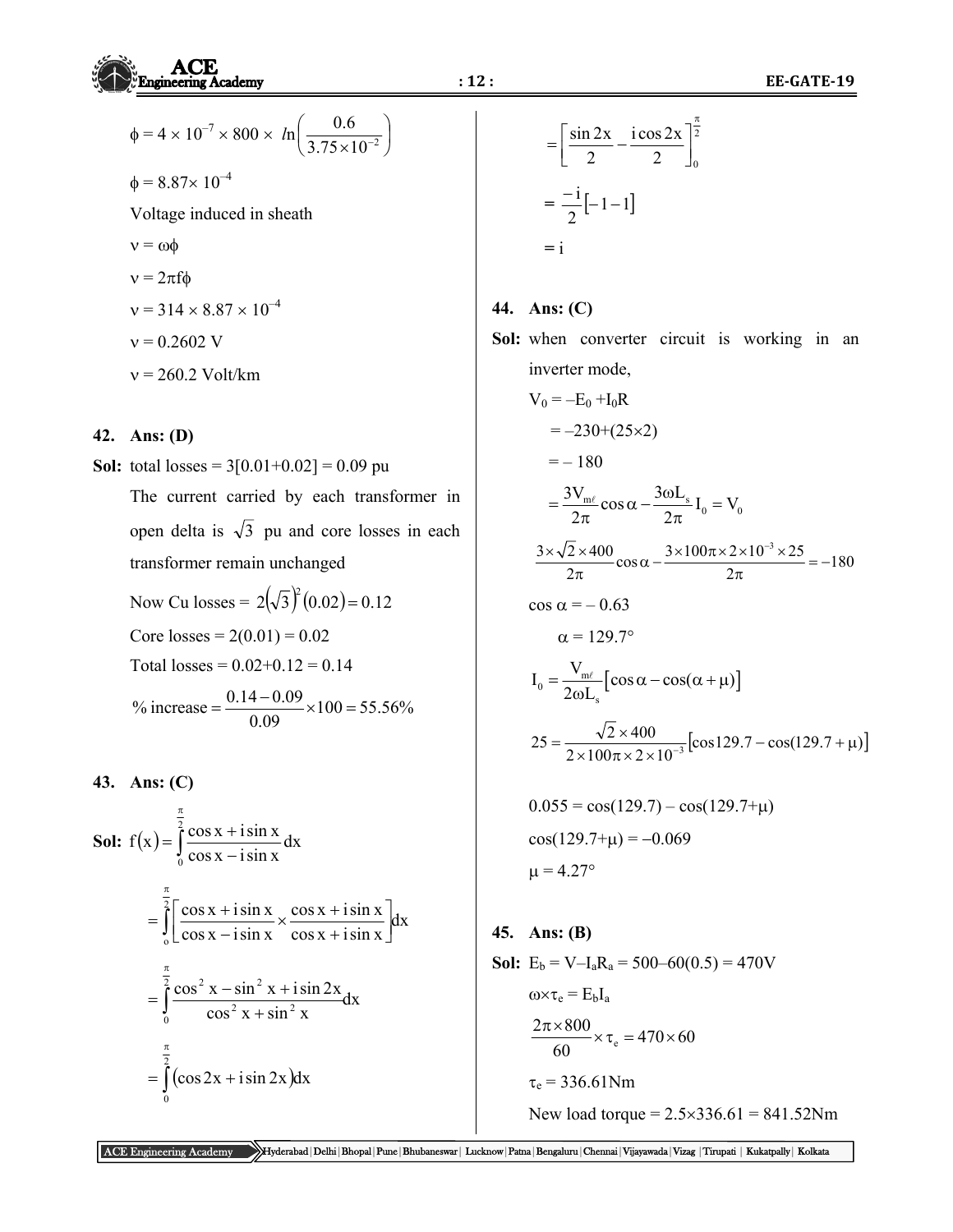Torque developed by the set

$$
\Rightarrow 841.52 = \frac{2(250 - I_a \times 0.5) \times I_a}{(2\pi \times 400)}
$$

$$
\Rightarrow I_a^2 - 500I_a + 35250 = 0
$$

$$
I_a = \frac{500 \pm \sqrt{(500)^2 - 4 \times 35250}}{2}
$$

$$
= \frac{500 \pm 330.15}{2}
$$

$$
I_a = 415
$$
(or) 84.92 A

#### **46. Ans: (D)**

**Sol:** 



$$
i(t) = C \frac{dv}{dt} + \frac{v}{R}
$$
  
\nR =  $\frac{\rho d}{A} = \frac{d}{\sigma A} = \frac{5 \times 10^{-3}}{10^{-3} \times 1m^{2}} = 5\Omega$   
\n
$$
i(t) = C \frac{dv(t)}{dt} + \frac{v(t)}{R}
$$
  
\n∴ i(t) = 8 × 10<sup>-6</sup> × 10 cos(2π × 50t) × 2π × 50  
\n+  $\frac{10 sin(2π × 50t)}{5}$   
\n∴ i(t) = 8π × 10<sup>-3</sup> cos (2π × 50 t)  
\n+2sin(2π×50t)  
\nIf i(t) = A cos ωt + B sin ωt  
\n
$$
i_{\text{ms}}(t) = \sqrt{\frac{A^{2}}{2} + \frac{B^{2}}{2}}
$$
\n
$$
i_{\text{ms}}(t) = \sqrt{\frac{(8π × 10^{-3})^{2}}{2} + \frac{2^{2}}{2}}
$$
\n∴ i(t)<sub>rms</sub> = 1.414 Amp

## **47. Ans: 0.568 (Range: 0.45 to 0.7)**

**Sol:** Per phase rotor resistance,

$$
r_2 = \frac{0.04}{2} = 0.02\Omega
$$

Full–load slip,  $s_1 = 0.02$ 

New slip, 
$$
s_2 = \frac{500 - 350}{500} = 0.30
$$

Now load torque,  $T_L \propto n^2$ 

$$
T_{L1} \propto [(1-0.02) 500]^2
$$
  
\n
$$
T_{L1} \propto (490)^2
$$
  
\nAnd 
$$
T_{L2} \propto (350)^2
$$

Therefore,

$$
R_2 = r_2 \left(\frac{s_2}{s_1}\right) \left(\frac{T_{L1}}{T_{L2}}\right) = 0.02 \left(\frac{0.30}{0.02}\right) \left(\frac{490}{350}\right)^2
$$

$$
= 0.588 \ \Omega
$$

 External resistance that must be inserted in each rotor phase =  $0.588 - 0.02 \Rightarrow 0.568 \Omega$ 

48. Ans: (A)  
\nSol: 
$$
P = \frac{EV}{X_s} \sin \delta = \text{constant}
$$
  
\n $\Rightarrow E = \text{constant}$  :: Excitation is constant  
\nV & f are reduced by 10% i.e  $V^1=0.9V$ ,  
\n $f^1=0.9f$   
\n $\frac{P^1}{P} = \frac{\frac{E^1 V^1}{X_s} \sin \delta^1}{\frac{EV}{X_s} \sin \delta} = \frac{\frac{E \times 0.9V}{0.9X_s} \sin \delta^1}{\frac{E \times V}{X_s} \sin 30^\circ} = 1$ 

$$
\Rightarrow \frac{\sin \delta^1}{\sin 30^\circ} = 1
$$
  

$$
\Rightarrow \sin \delta^1 = \sin 30^\circ
$$
  

$$
\therefore \delta^1 = 30^\circ
$$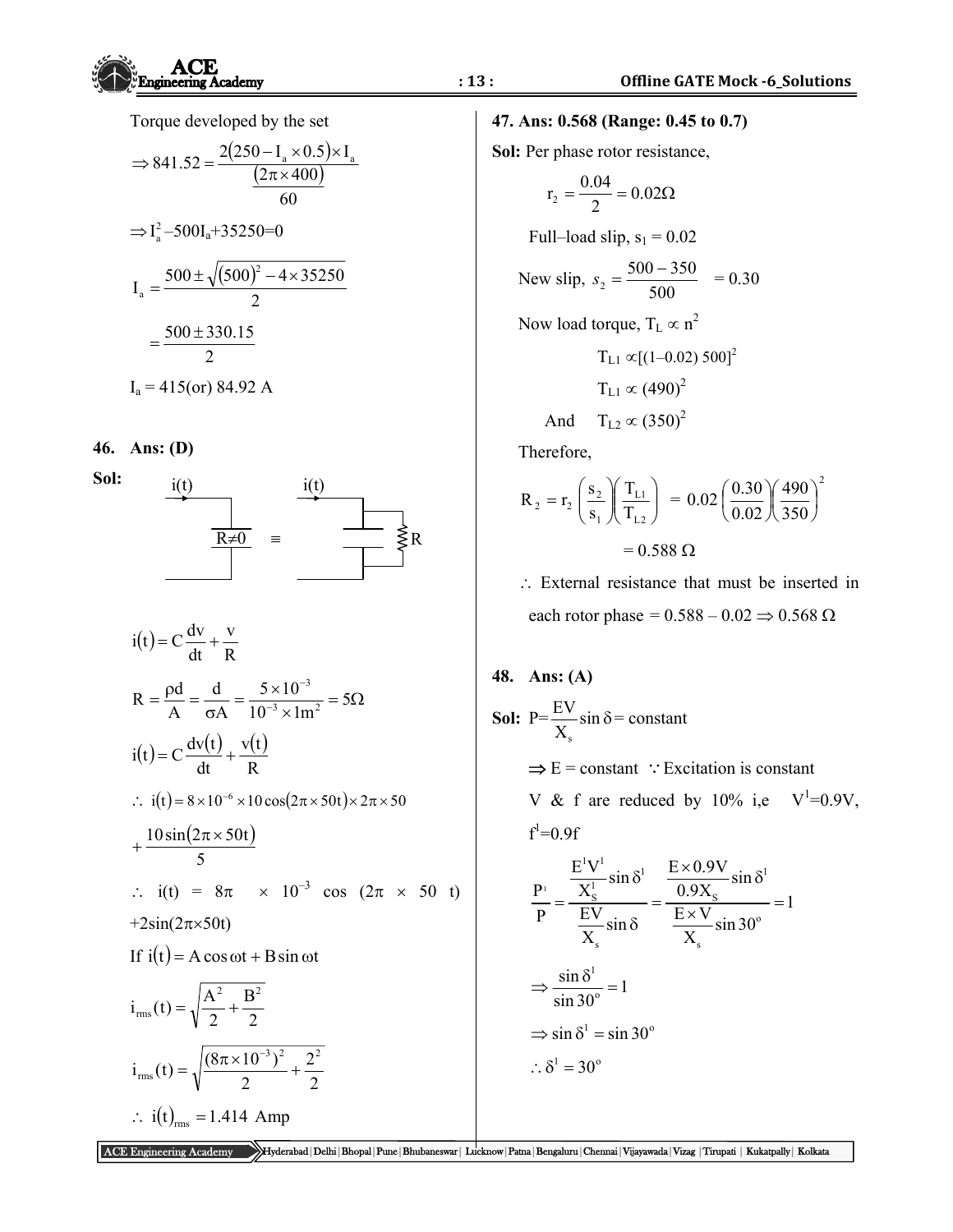## **49. Ans: (C)**

## **Sol:**



$$
\theta = \sin^{-1}\left(\frac{E+1}{V_m}\right)
$$

$$
= \sin^{-1}\left(\frac{7}{\sqrt{2} \times 30}\right) = 9.49^{\circ}
$$

For a diode rectifier

$$
I_0 = \frac{1}{2\pi R} [2V_m \cos\theta - (E+1)(\pi - 2\theta)]
$$
  

$$
4 = \frac{1}{2\times\pi\times R} \left[ \frac{2 \times \sqrt{2} \times 30 \cos(9.49^\circ) - (6+1)}{(\pi - 2 \times 9.49^\circ \times \frac{\pi}{180})} \right]
$$
  

$$
4 = \frac{1}{2\pi R} (83.69 - 19.67)
$$
  

$$
R = 2.54\Omega
$$

#### **50. Ans: (B)**

**Sol:** The potential at 'p' is  $V_p$ =  $4\pi \in_{0} (\sqrt{2d})$ 2q  $\pi \in$ <sub>0</sub>

The work done to bring

$$
(-5Q)
$$
 from  $\infty$  to 'p' is  $=(-5Q)V_p$ 



$$
= \frac{-10 \times 1 \times 10^{-3} \times 10^{-6}}{4\pi \times \frac{1}{36\pi} \times 10^{-9} \times \sqrt{2} \times \sqrt{2}}
$$

$$
= -\frac{90}{2} = -45(J)
$$

## **51. Ans: (C)**

**Sol:** Reflecting the secondary impedances to the primary side



$$
R'_{3} = \frac{R_{3}}{n^{2}} = \frac{80}{(4)^{2}} = 5\Omega \ \ (n = 4)
$$

$$
X_3' = \frac{X_3}{n^2} = \frac{-j16}{(4)^2} = -j1 \Omega
$$

Now circuit becomes as



Again reflecting the secondary impedance to the primary side

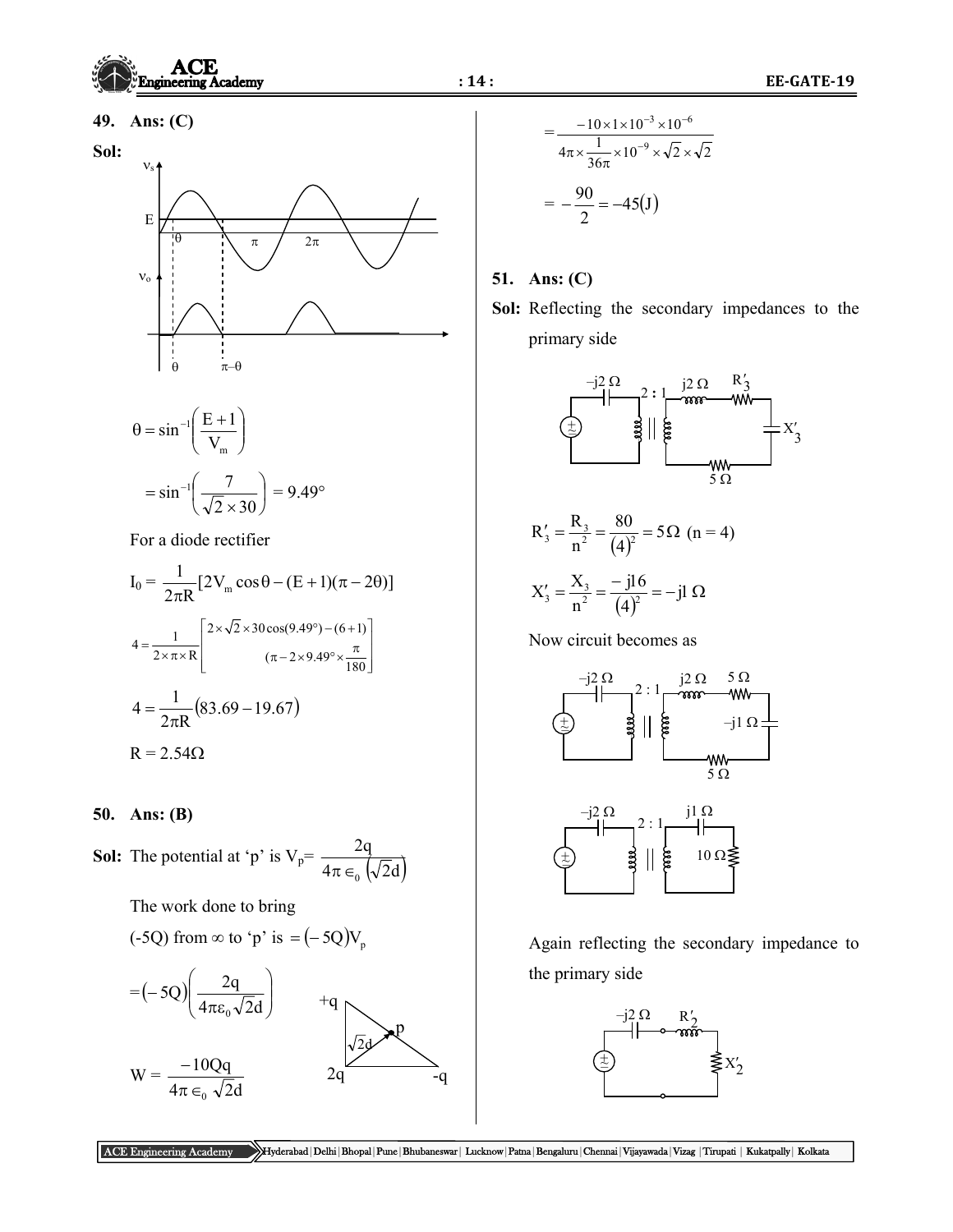$$
X'_{2} = \frac{j!}{(n)^{2}} = \frac{j!}{(1/2)^{2}} = j4\Omega \qquad (n=1/2)
$$
  

$$
R'_{2} = \frac{10}{(n)^{2}} = \frac{10}{(1/2)^{2}} = 40\Omega
$$

Total impedance seen by source

$$
Z_{in} = -j2 + R'_2 + X'_2 = -j2 + j4 + 40
$$

$$
= j2 + 40
$$

#### **52. Ans: 93.07 (92.5 to 94)**

**Sol:** 
$$
\eta_{15 \text{ KVA}} = \frac{15 \times 1}{15 \times 1 + 2W_i} = 0.95
$$

 $W_i = W_{cu} = 0.394Kw$  at  $\frac{3}{4}$  load.

Copper loss at full

load = 
$$
\left(\frac{4}{3}\right)^2 \times 0.394 = 0.7 \text{ kW}
$$

 $\eta$ all –day

$$
=\frac{(12\times20+0)}{(12\times20+0)+(12\times0.7)+(24\times0.394)}\times100
$$
  
= 93.07 %

### **53. Ans: (A)**

**Sol:** The equivalent circuit shown below



$$
Current I_L = 1 \angle 36.86^\circ
$$

$$
=(0.8 + j0.6)
$$
 pu

For the generator

$$
E_g'' = V_t + jI_L X_d''
$$

 $= 0.9 + (0.8 + j0.6)$  (j0.15)  $= 0.81 + j0.12$  pu

For motor

$$
E''_m = V_t - jI_L X''_d
$$
  
= 0.9 - (0.8 + j0.6) (j0.45)  
= 1.17 - 0.36 pu

 Sub transient current in the fault in the generator

$$
I''_g = \frac{E''_g}{X''_d} = \frac{0.81 + j0.12}{j0.25}
$$
  
= 0.48 - j3.24 pu

Sub transient current in the fault in the motor

$$
I''_m = \frac{E''_m}{X''_d} = \frac{1.17 - j0.36}{j0.35}
$$
  
= -1.03 - j3.34 pu

### **54. Ans: (D)**

**Sol:** G(s) = 
$$
\frac{5(1+0.1s)}{s(1+0.5s)\left[\left(\frac{s}{50}\right)^2 + \frac{s}{0.65} + 1\right]}
$$

$$
Corner frequencies = 2, 10, 50 \text{ rad/s}
$$



The slope change at  $\omega = 10$  rad/sec is -40  $dB/dec$  to  $-20$  dB/dec